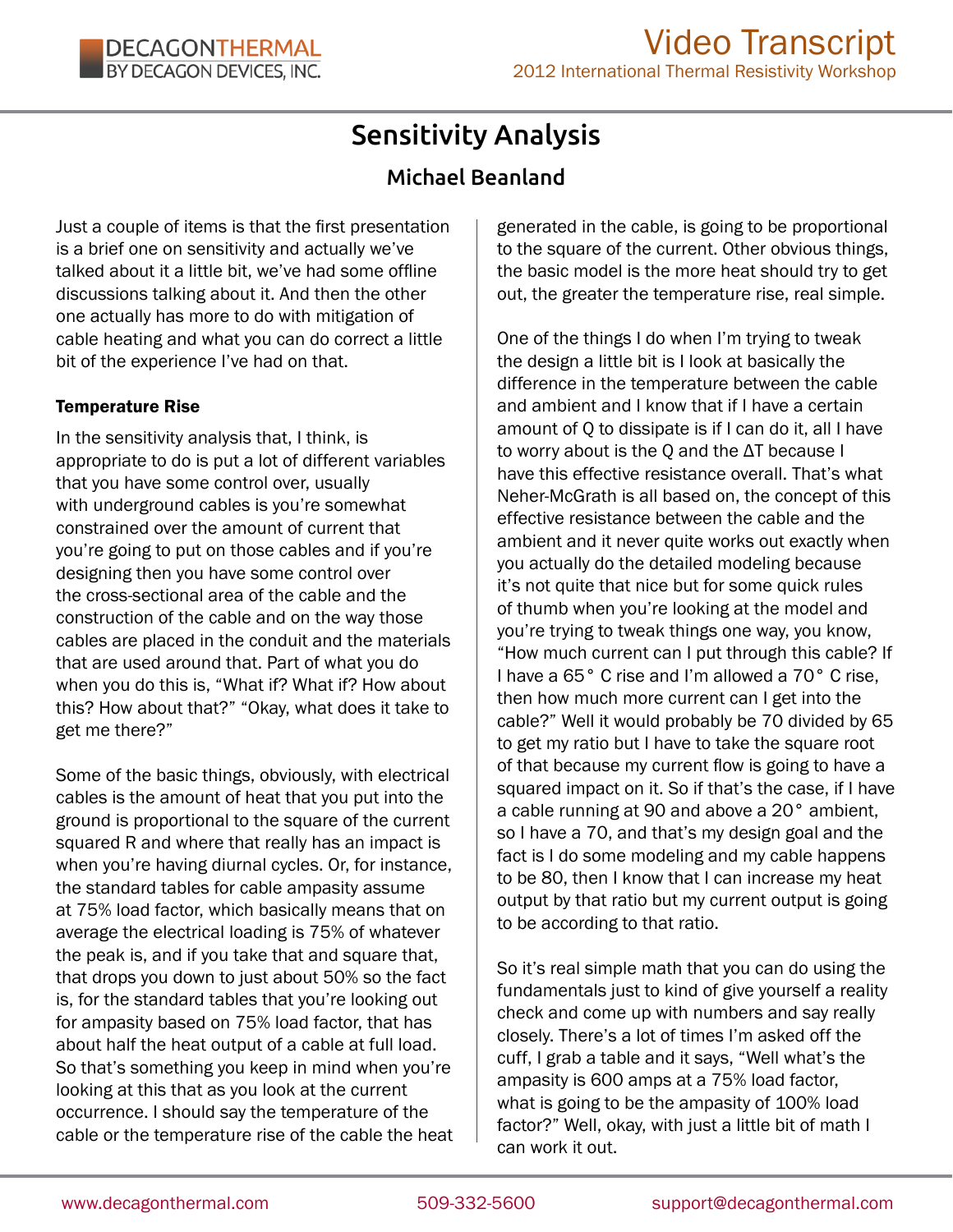#### FTB= Fluidized Thermal Backfill

So there are just some fundamental principles and these are things electrical engineers work with, I'm not sure thermal people. Fluidized Thermal Backfill; you know we have found that in most cases realistic dry soil is in the 200, maybe as high as 500, row range. I am always reluctant to believe numbers when I get them from the field when they've done an actual thermal dryout curve and they say, "Well the dry thermal resistivity is 150," and I go, "I want to see your data." If they come back and they say, "The dry thermal resistivity, and I'm in the desert, my thermal resistivity is 250." I go, "Okay, I accept that, that seems reasonable to me based on my experience." If they came back and said it was 500 I'd say ,"Oh, that's terrible where are you building? Is it in Eastern Washington?" I've been surprised in some cases, the actual thermal resistivity in the desert came in at, in the middle of sand in the middle of the desert, was like 175 dryout, but that was because it was very good quality quartz sand, very well graded so that it compacted nicely and we had good thermal conductivity.

And the other thing is, in my experience with fluidized backfill is, I've see a lot of different concrete mixers, they mix with fly ash in order to get the grading of the particulates because what you really want is something with a minimal water that's fluidic and no air, absolutely no air. I've had contractors come and say, "Well here's our standard mix." I'll read the mix and it says, "Air entrainment additive," and I go, "Wait a minute guy, you're putting an air entrainment additive in a fluidized thermal backfill? So you're basically going to fluff this stuff up and make it full of air?" For concrete, that's used in a building, that's a great idea because it gives you some better thermal expansion and contraction capable properties, it's wonderful, but in a fluidized thermal backfill, it was a terrible idea.

But we have found, in general, getting the thermal dry resistivity of a fluidized thermal backfill below 100, is a challenge. I have seen them come test out below that but it's very rare. I've

had other people come in and say, "This is my awesome mix and we test it and it's 150 or 125 or 110. (Audience comments) I do not know the gruesome details about how that is done but my understanding is that the concrete is actually baked in an oven at elevated temperatures for a week in order to basically drive out the moisture. I guess my feeling is if it was baked in an oven at 90° C, that's realistic, because it's going to be run that way. (Audience comments) The question is how much heat are you putting into this concrete mix, this fluidized backfill, you're drawing it out because you're putting its source of heat in the middle of it. (Audience comments) I agree with you totally, which is because you have moisture in it and because it is actually foundation concrete and it hasn't been heated. But the assumption is that with concrete used in an electrical ductwork, you have a source of heat inside that runs, theoretically if it's a data center, 24/7 baking that out day after day after day.

So the question really goes is; once that has been in there and operating for a year or two or three years, what is the thermal resistivity of that concrete? Has it crept up? And so as a designer I'm looking at something this is going to have a 20 year design life. If I was a utility I would have a 30 to 40 year design life, but as for things like wind projects of photovoltaic projects, they pretty much assume after 20 years the equipment is scrap and everything is going away so we design for a 20 year lifetime. So you still have to think about over 20 years, "Where is it going to be?" (Audience comments) I'm not going to argue with you, there are trade-offs, so I will absolutely agree with you and there are some times where I look at this in the thermal resistivity and what the switch gear is trying to pack and what we're trying to squeeze in and what happens in a lot of cases, you actually have a few benefits as you can get some convective cooling in ductwork that you can take advantage of and I'll touch on some of that a little bit later. But we actually did that at the Stateline wind project when we were melting cables down, we had most of the cable direct buried but we had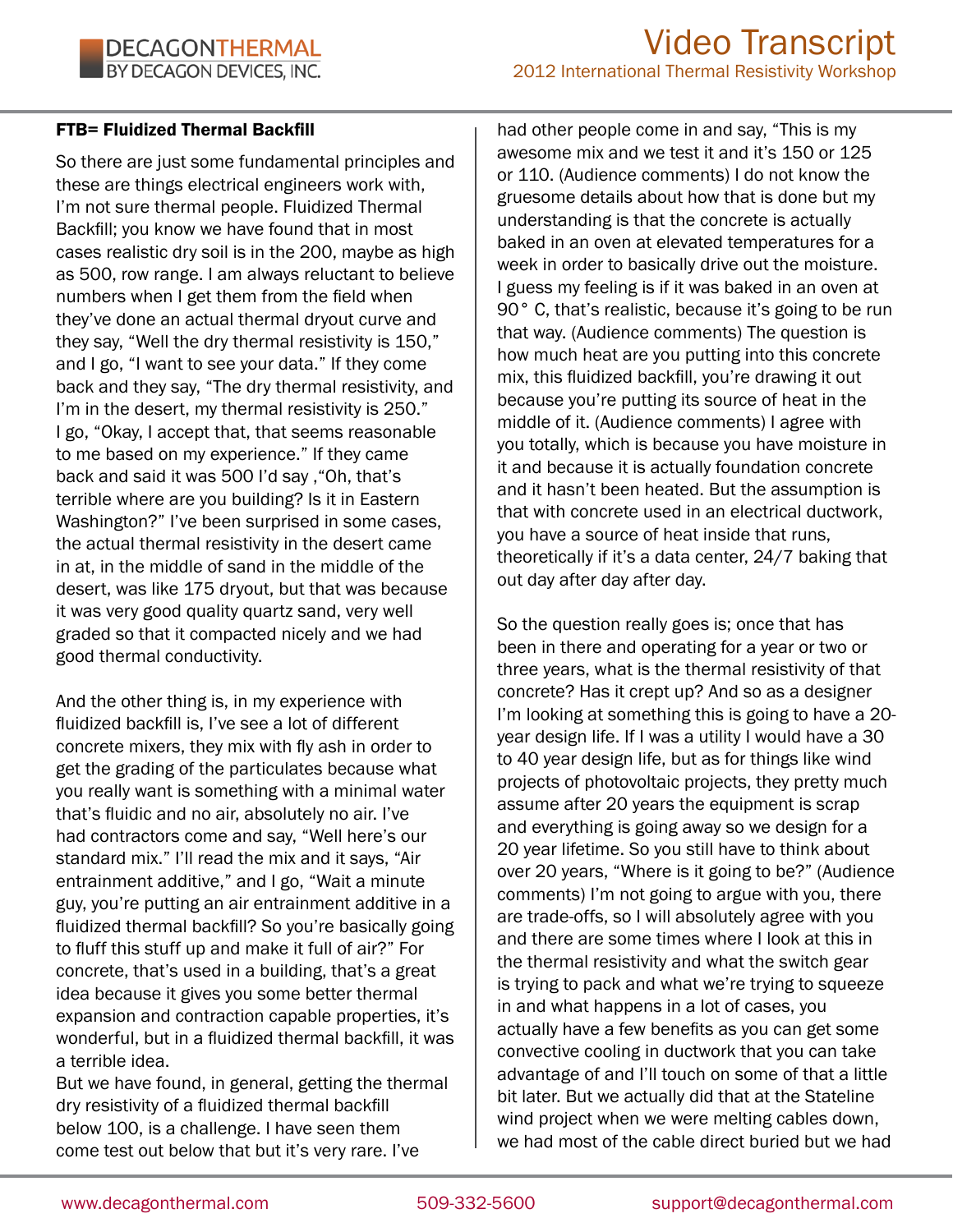#### **DECAGONTHERMAL** BY DECAGON DEVICES, INC.

some in conduit and we never had evidence of overheating of the cables in conduit, never. And we figured, on the other hand, is this is basically a conduit running from a vault to a riser and it's ventilated on both ends and we had heat transfer going on and we figured, "Well it's not a lot but it's enough." It was enough to give us the benefit.

# ICEA Ideal

This is some calculation that I was running; we were looking at the sensitivity analysis. Here is the ideal case with 90 row soils, a little bit hotter ambient temperature, 30 instead of 20, design 90° C. According to this you should be able to pack 622 amps in it, in a row. And that is the density of roughly 50,000 W per cubic meter for the conductor.

# 300 Rho Soils

When you kick that up to 300 Rho soil, it didn't work so well and in fact this is the model that the picture there's actually showing with fluidized backfill, but I lost instead of 622 I was down at 368 and then the question is; what happens if I throw some enhanced thermal backfill in. I'm actually able to recover this kind of the configuration, not this is a relatively high block close to the surface, but you look at the amount of heat flux going straight up out of that and I'm able to get it up to 417.

# Add 100 Rho FTB

And actually this is an indication of the kind of the pipe connectors, only this actually brings up almost to the service and I'm able to recover quite a bit of ampasity but because I'm in 300 row native I can never get up to my 622. Again, this is assuming dry conditions and this is what I'm working with. So this is where I was actually able to play with the design of the fluidized thermal backfill and how much to put in to find out what it would take to get me there. (Audience comments) Actually those discussions have been broached with owners and developers, in the case of Eastern Washington, the basic comment is we don't have

water rights so there would be no water available for them to use in the first place and the other one is; the near building is a maintenance nightmare inside because you're looking at a seeping system. (Audience comments) As I'm looking at things like photovoltaic project in Palm Desert or a wind project in Eastern Washington, where the cost of the system plus the maintainability and the reliability and when it fails what are the consequences of that? And the difficulty is that you're shifting a capital investment to a maintenance costs and then that has an ongoing cost and usually developers and owners don't like to do that because they don't want to in curse those maintenance costs.

#### Summary

So, basically on sensitivity analysis there are a lot of things you can do with the impacts of ambient temperature, you can play with the thermal resistance of fluidized backfill, you can play with the size of fluidized backfill, the whole issue in this case was, "how close to the surface do I bring my fluidized backfill?" you know, I can basically move it up higher and higher to the surface and see what impact it has and you know, obviously, you are putting more in there, it costs more money, but you can at least see what the thermal benefits might be of that by incrementally doing a sensitivity study. (Referring back to slide 300 Rho Soils) I talked about this earlier, is that when you have two parallel cables you can change the spacing on those cables and find out what happens and iterate, or you can see what the impact of the thermal resistivity of the material might be. What if I assume I have lower thermal resistant soils or backfill, what's going to happen? When I've done analysis using cable and conduit, I will always vary the thermal conductivity of the air between those to determine what impact that has because that's so poorly defined in such a convoluted and complex analysis for those, that convection radiation conduction, is I will take a range of values and look at what the impact might be, normally I find the impact is not major, it's not a significant issue so it kind of falls out that I pick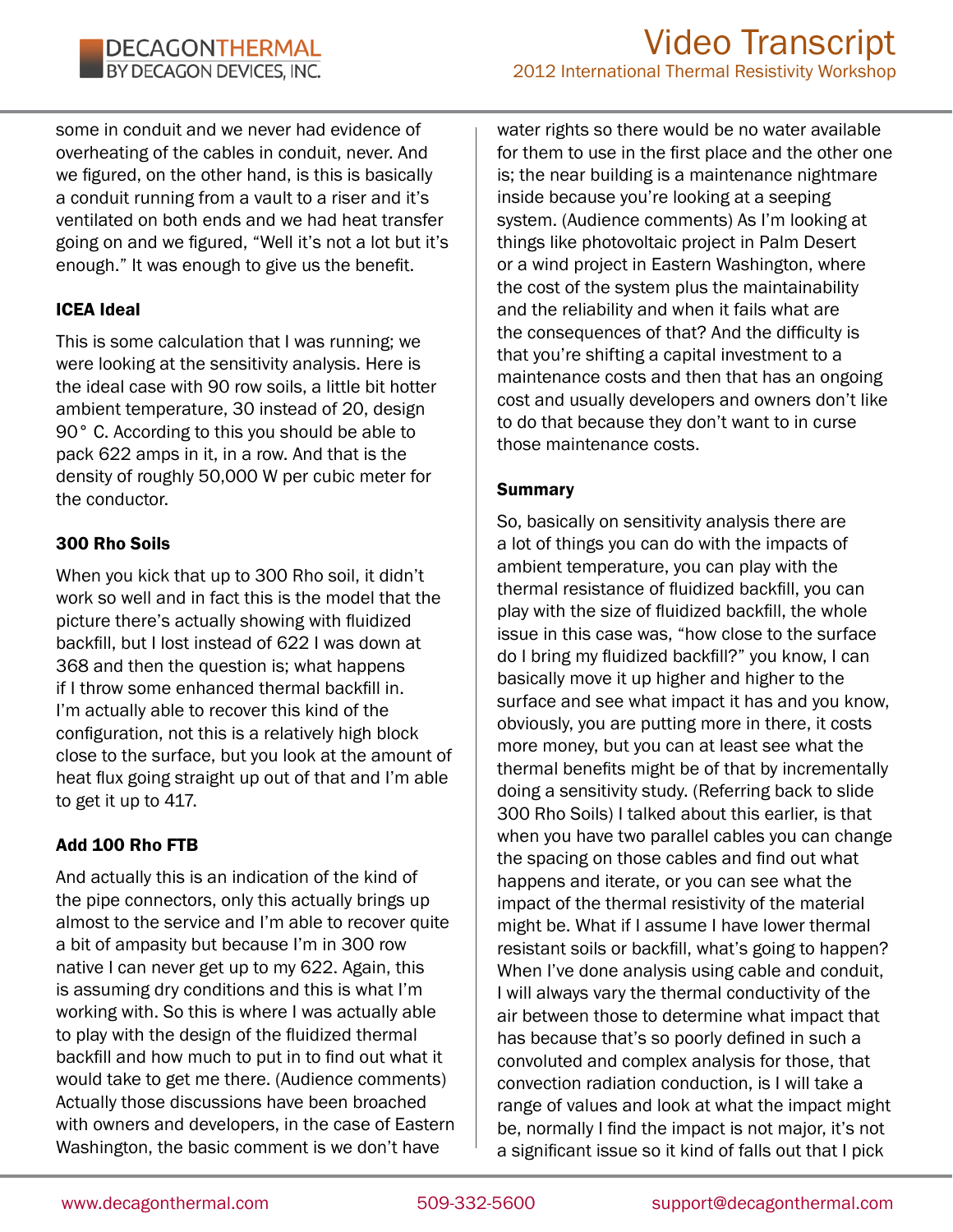a mid range value that makes me feel comfortable that I feel is giving me representative values. (Back to Summary) So my argument; you cannot assume wet soils, well I guess if you can, irrigate, you can do that. Well, and what I also say, add cable temperature monitoring with the advent of fiberoptic cable temperature monitoring, especially in high-voltage cables where you're spending a small fortune on the cable and the duct bank, is it is now standard practice to include fiber-optic temperature monitoring, either in a separate conduit in the duct bank or you can actually get the fibers embedded in the cable. I have seen designs where the fibers are actually in the center of the cable, you know you'll have a conductor that's made up of segments and conductors, instead of having one wire in there there's a tube inside that with fiber-optic cable. I've also seen it done that instead of being embedded in the high-voltage portion; it's embedded in a wire, one of the concentric neutral wires around the perimeter. So, again, it's a surrogate, it gives you a temperature indication as to what's going on in the center conductor and what's happening with your cable. But the nice part about it is it gives you real-time monitoring so you can actually monitor the temperature of a cable in real time and if you do start to have problems like they had in Auckland with dry out and the temperature cable starts to get hot, you'll be able to know. And I see that as standard practice right now and all the installations that we're seeing at anything at 115 KB and above, 230, 345, 500. (Audience comments) The problem that we found with that, actually I had a pipe type cable buried about 6 or 8 feet now and I wanted to RTD's on to just monitor the temperature of the cable because we had no clue as to what was going on with this cable. And the process of excavating down to expose the cable and mounting an RTD to the cable and bringing the RTD leads back up to the surface was incredibly labor-intensive because we were talking below ocean depths that require shoring to be able to access this existing pipe type cable and then we actually had, I mean we may have to deal with the installers, but we're really

trying to be really careful, we had a 50% failure rate at every place we put our RTD we always put two because I didn't have a lot of confidence in the reliability and within about a year 50% failure rate, I don't know whether it was because the RTDs failed or the splices failed or they corroded or whatever, but there were a lot of issues with that, it could have been moisture, exactly. Well this was actually down in the San Francisco Bay so we were below the water table in a lot of places place, so that could be. But regardless, that's one of the issues from a utility standpoint is that you want something that's very robust, that does not require calibration, does not require replacement, has got a good track record and basically is going to run forever and is easy to interface and the bottom line for mutualism perspective is the temperature. I need to know the temperature of my cable, if the moisture goes away and I'm not running any power through the cable, I don't care. If there's a lot of moisture and I'm running a lot of power and the cable gets hot, I care. So what I really care about is the temperature of the cable, not the moisture because it's the effect that I'm going to worry about, that's what's going to degrade the cable is the temperature. So I've never heard of anybody putting moisture sensors in. (Audience comments)

#### Presentation 5b - Getting the Most from the **Cable**

We don't know if it can and part of it was a combination of things as those cables that installed temperature sensors, those temperature sensors were installed after we had failures and we learned what we had done wrong and we actually then went in and did "mitigation" so those were after the cables were cross bonded so we reduce the heat output dramatically so they were going to run much cooler and also, in places where we were able to get good compaction because there were accessible locations near the substation, not up on the side of the hill where we couldn't get the compaction in the first place. So the soil was probably slightly different in our care and installing it was different and the conditions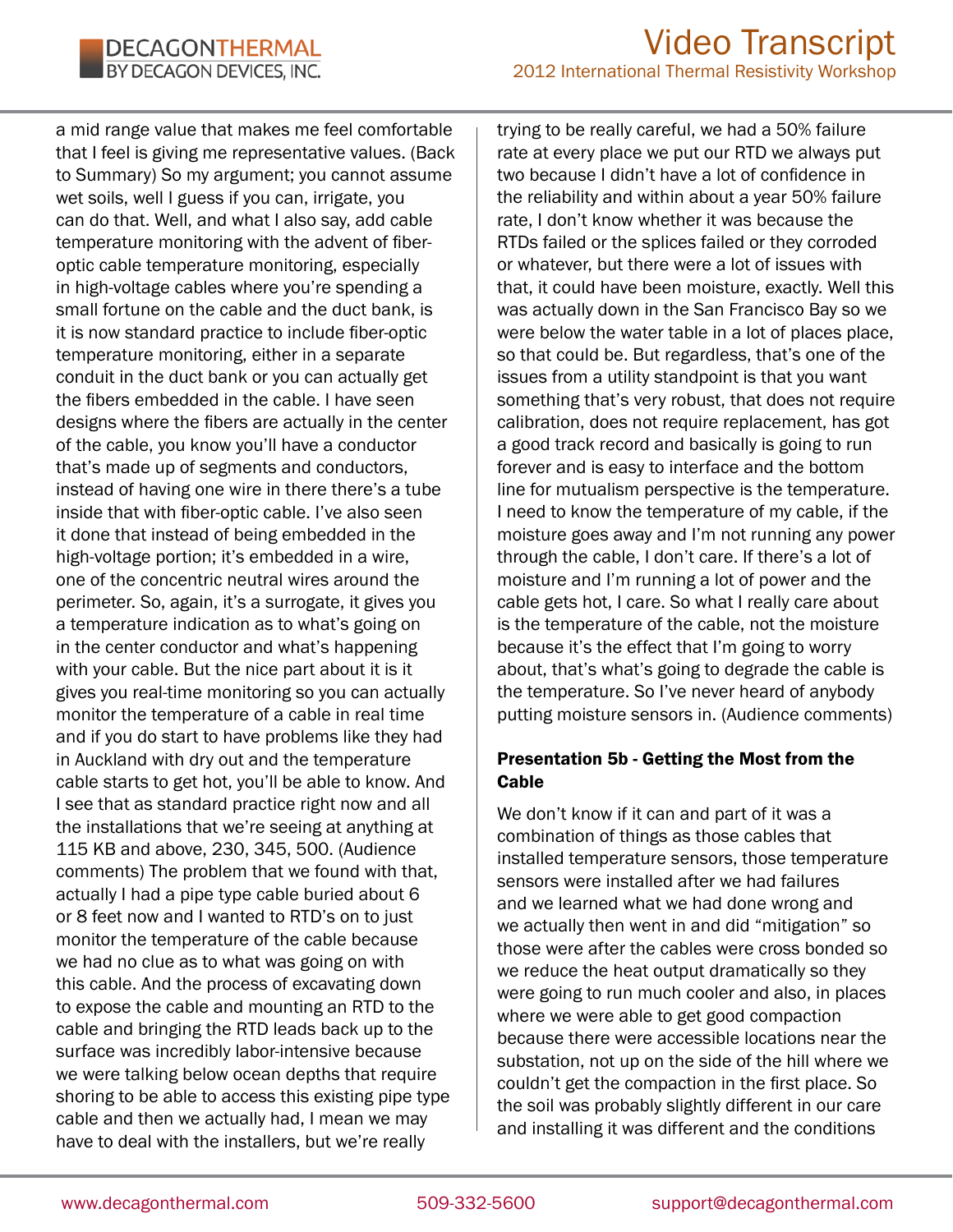were different so yes, absolutely, we never saw anything like that in the 90 degrees.

#### Approaches

We touched on the little things but I wanted to do a little brief presentation about some of the lessons we learned when we tried to solve the problem because at least in medium voltage and high voltage power cables not really 600 volt below. There are some things that you can do to reduce, to basically get as much thermal capacity out of the cables as possible and in particular, there are cross bonding; cross bonding is basically wiring the concentric neutrals of a cable in a fashion that I have diagram that canceled blocks the current flow on the neutral and we did that for Stateline where it's been done in other projects, as well. It's the normal practice on high-voltage power cables, when you have high-voltage power cables 115 KB and above, they are normally crossbonded; you can increase the resistance of the shield. What happens when you get the magnetic coupling is you get a voltage induced and the amount of power is going to be V2 over R so the higher you can make R the lower power dissipation you get.

So if you have a very large concentric neutral, you're going to get a current and more heat dissipation in that concentric neutral; by going with less neutral wires or a tape shield or something of that nature, you can increase the effective resistance, not the voltage, but the effective resistance and reduce the amount of heat power that's being dissipated. You can go to open Shield Operation, which basically means instead of creating a loop that the current can flow through on the neutral, you open the circuit and block any current flow. And then what I call cable arrangement is tray foil versus flat, single cables and ducks, a lot of other things. Then, obviously, we've talked thermal backfill, natural errors, circular enforce and actually there are installations where forced air circulation is used and those are often found in power plants where you have a large tunnel with multiple high-voltage cables in it

and they will basically just blow air through it. But that's a controlled air fill environment where you have constant maintenance and that has a lot to do things.

#### Cross Bonding

Gaylon, this tries to explain your question, you said you don't understand how cross-bonding works and so I drew another copy of that here and wherever you access the cables, the concentric neutrals, which are the outer ones, have to be bonded to earth for safety reasons. And your power conductors are green, your red, your blue; and those are obviously insulated and operating in high voltage inaccessible but the neutral conductors are normally grounded and the problem it that if you just connect neutral to neutral through on both ends, you're going to get all kinds of current induced on that and one way to think of it is you get I, IX, IX, here, is the voltage is induced on these and those all happen to be in phase so I mean that's the current flow you're going to get because the magnetic field that is inducing this voltage and the resulting current on this concentric neutral is caused by all three-phase conductors and it's always going to be in the same vector arrangements, it's always got to be going in the same direction and that's what cross-bonding does, is it actually breaks the concentric neutrals into pieces so that the voltage that's induced on this concentric neutral is here and then it's here and then it's here (Demonstrated on whiteboard) and because this is a three-phase system with the currents 120 degrees out of phase, the voltages that are induced and 120° out of phase from each other and as a result you basically get a triangle when I had from ground through VA, then VB and VC.

The essence is that the three voltages are connected in such a fashion that the net voltage across here is minimized and ideally if this segment of wire is exactly  $1/3$ ,  $1/3$ ,  $1/3$  then the voltage induced here, here and here are exactly the same and that assumes the physical geometry between the cables is the same, the current and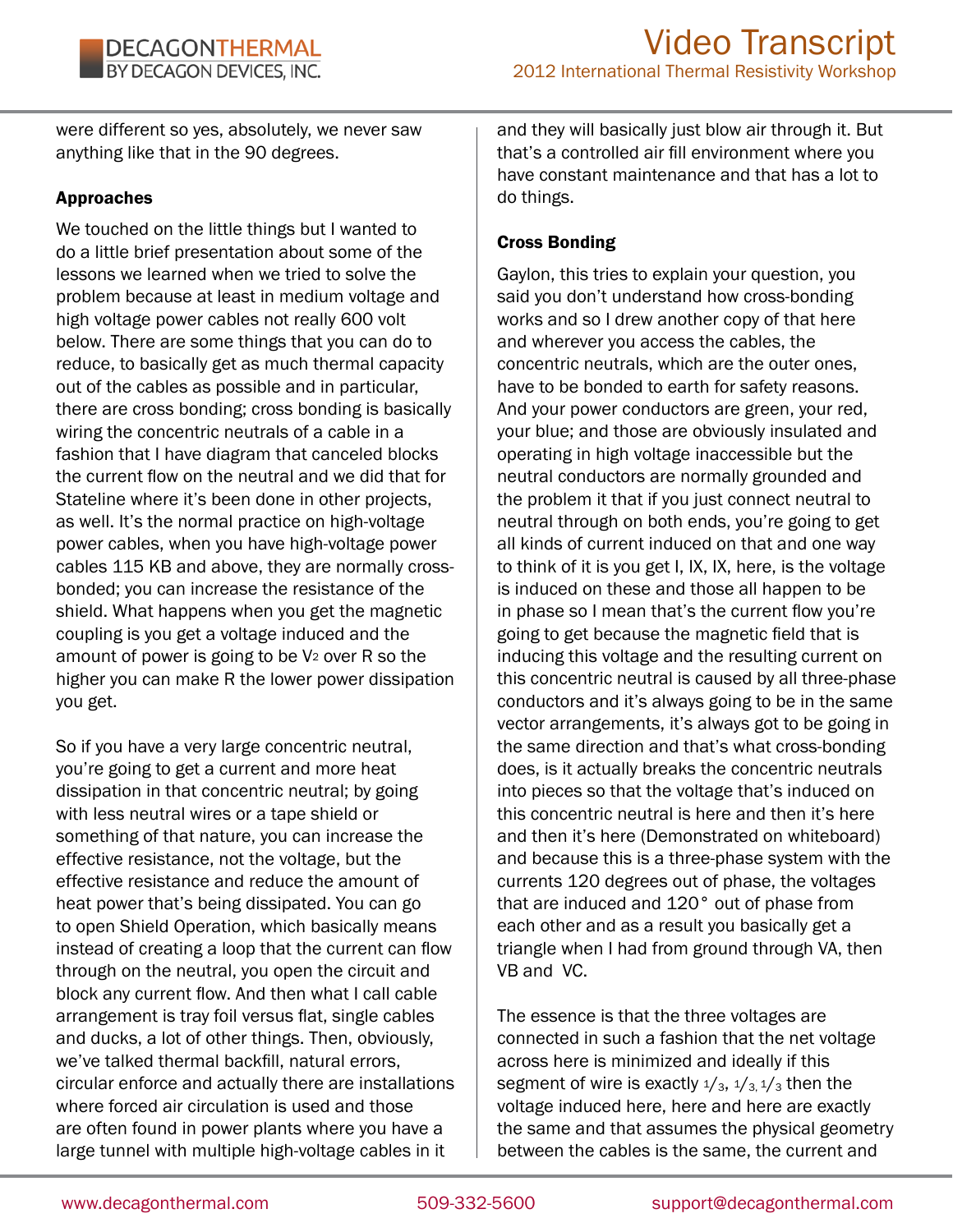the conductors is the same, the spacing is the same; that what'll happen is this resulting voltage at this point is in essence zero. So between my two ground wires on the opposite ends, this is all insulated in here, I have no voltage. And if I have no voltage along my wire, I have nothing to force current flow so I can basically eliminate the current flow that would normally flow on this concentric neutral because of that induced voltage to zero. Now, a problem with cross bonding is because these joints have to be insulated, the conductors between these neutrals have to be insulated, and you also typically have surge arresters installed at those points and they have what they call a link box which is the box that they use for making up all of these connections and that all costs money. However, this is the standard practice on high-voltage cables where they do cross bonding because the cost of the link box and the cross bonding is insignificant relative to the cost of the cable. When you're dealing with a 12 KV installation that might be on the streets here oh, that would be terribly expensive relative to the cost of cable, so you don't do it.

Well we found that with 35 KV cable it's kind of a never never land between the two; where in some cases it makes sense, in some cases it doesn't. Where you have a problem with induced current and you have existing cables and have to physically have the cables apart, you cant fix that, then the solution is to install cross bonding because you only need to access the cable occasionally. So if this is 5 miles, all I have to do is come up with two points and make some modifications to the three cables at those points, only to the concentric neutrals at those three points and by accessing those cables, exposing them and cutting the concentric neutrals and wiring them up differently I can actually get a pretty effective cancelation and some good neutral current control. But in 5 miles of cable, and actually what we found was you're going to have splices anywhere so what we ended up doing is going back where we had splices already and just reworking the splices. And you're not changing the energized conductor; you're only changing the way the neutral conductors are connected, the neutral connectors together. And normally what you would have, if you have all of these bonded together, in a conventional install that's connected there and these are all connected to a ground rod, that's what you normally do. So what you do is you remove the ground rod, you cut the connections between all of these wires and you insulate those connections and you run them into a link box in order to do cross bonding. So it's relatively costeffective way to fix a problem.

#### Link Boxes

Here is another example; a picture of what the link boxes look like, these are surge arresters here and basically here are you splices and you just bring your six wires from your various concentric neutrals into this little aboveground box and it has all these connections in it and you just wire it up and run with it. So that's one way you can get some more capacity.

#### Increase Shield Resistance

Increasing the shield resistance; so basically the heat loss is proportional to the square of the induced voltage divided by the resistance. If I can't fix the induced voltage I can design with a different resistance so we can go to a smaller shield conductor or a tape shield and the limiting factor on that is what the available fault current is because in an electrical system if you have a fault someplace out 5 miles away the fault current leaves the energized conductor and has to return through a grounded conductor to come back to the substation. Well that means you're grounded conductor has to have the same current handling capability as your phase conductor, at least as far as the duration of the fault occurs. So a typical large wind project might have 25,000 amps of available fault current at 35,000 volts and a typical circuit breaker clearing time might be six cycles, 1/10th of a second, so there has to be adequate tape survive, without failure, that kind of event. So there are some limiting factors as to how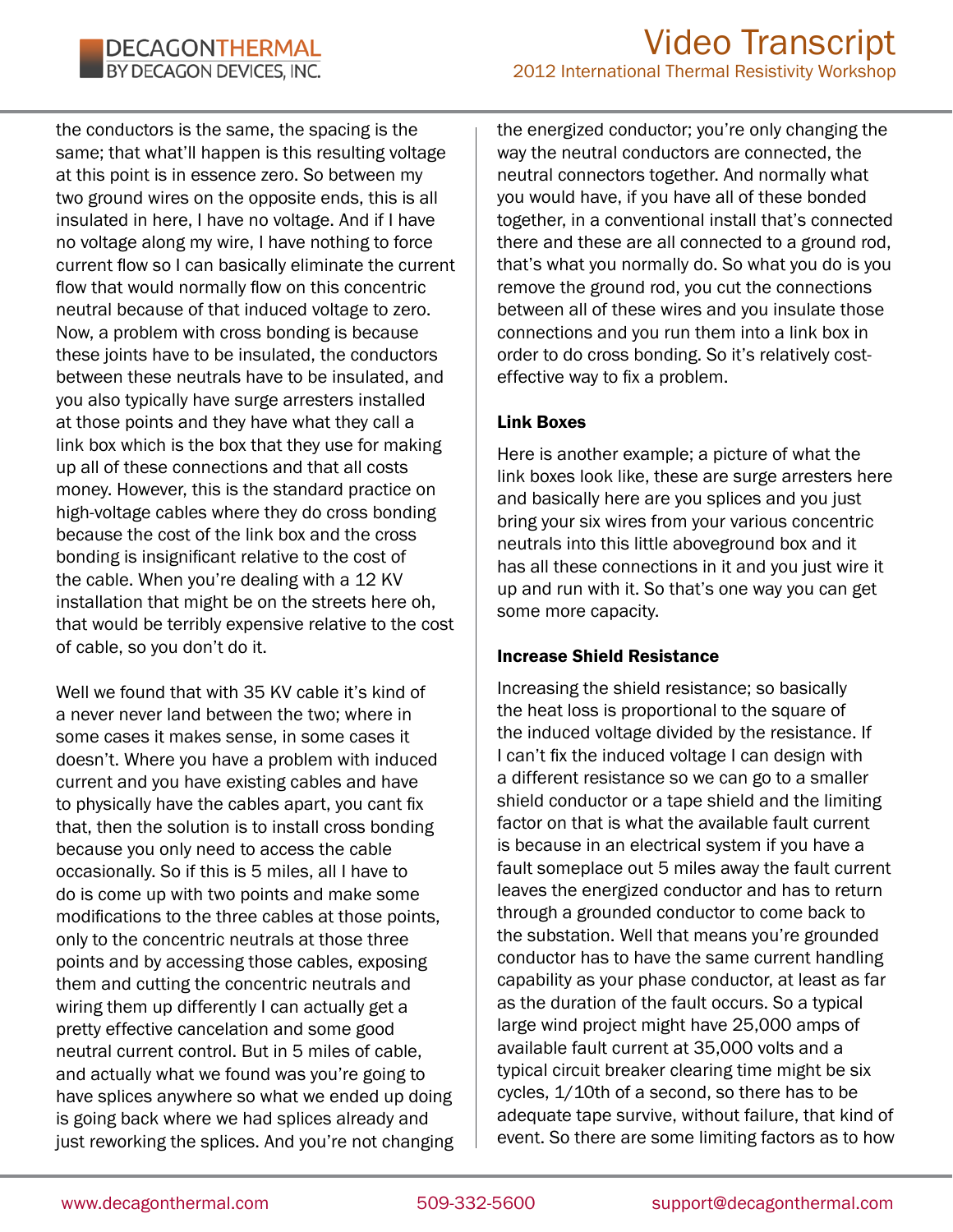far you can go with that and what typically is done to make sure you have a really good high current ground return path so to try to basically protect the tape shield from damage is you put a separate ground conductor in, when we first started doing this we used copper and then when we were in environments where you don't have a lot of moisture the center practice is to actually use copper weld which is a 40% copper coating over it, basically copper sheet on a steel conductor. It's a lot cheaper, it has no scrap value, so you're not going to have to worry about someone stealing it and it's totally adequate for the function, it will not corrode in the 20 year lifetime of the project; so the separate ground return conductors pretty normal.

# Open-Shield Operation

The other option you can do is you can get into open shield operation and I've actually done this in a couple of cases. We did this on one project, one of the feeders at Stateline. The limiting factor is that you have to calculate the voltage during a faulting condition when you have a really high current because you're going to get a voltage rise and you don't want to have the jacket of the cable fail; the jacket is typically insulated by about 10,000 Volts so when you have 25,000 amps of current you have a huge voltage rise, you have to calculate out with the jacket voltages and that tells you that as long as you get low enough you can get away with open shield operations so you basically have cut open the circuit, you have broken your underground service so you can gain back the capacity.

# Cable Configuration

Cable configuration is the other item, is when you're putting the cables in the ground and they're spaced apart there is more current flow on the concentric neutral if you have it, and this is very interesting, this is out of an Okonite manual that I scanned and this is their ampasity table and recommended install and very carefully it says "Open circuited Shield operation". Except I can

guarantee you that anybody that looked at that manual probably had no clue what that meant and just looked at the ampasity tables and grabbed the number. Whereas, for this trifold triplex shields bonded and grounded at multiple points. Now, the trade-off you're dealing with is thermally this is wonderful because the conductors are spaced apart; you have more area to dissipate the heat. In this case, all the conductors are in a very tight group, you have more heat. The disadvantage is you have to put cross bonding in; it costs money. This, you don't have to put cross bonding in, so what we're finding is that in most cases this is what's going into ground these days because it avoids all the issues of cross bonding. You still sacrifice some current carrying capacity because there is some current on the shield or on the concentric neutral and you have to design for that; but, because you avoid all of the cross bonding and the cross associated with it, that's considered a preferred approach.

# Thermal Backfill

Thermal Backfill we talked a little bit about it, this happens to be a recipe for one particular mix, this is actually Palmdale which would have been a wind turbine job down in the Tehachapi's, I think is probably where this was, and this was their mix in order to get and actually I'm in thermal resistivity at 10%, moisture content 38; but, dry 105. And one of the biggest challenge that we've actually had with this is getting the fly ash because that has to be shipped in from a coal-fired power plant and because that's one of the critical ingredients, even though it's not a major portion of the overall mix, it's still enough because what you're using is incredibly particular dust of fly ash to basically make a graded mix so that you have a minimum amount of air entrainment and a maximum contact between particles to get the best heat transfer coefficient and we've had people come back with other mixes that they're proposing and they'll say, "Well, we cant get the fly ash, or the fly ash is too expensive," and we'll propose doing this and we say, "Fine." And they test; well they can't get down this low because those are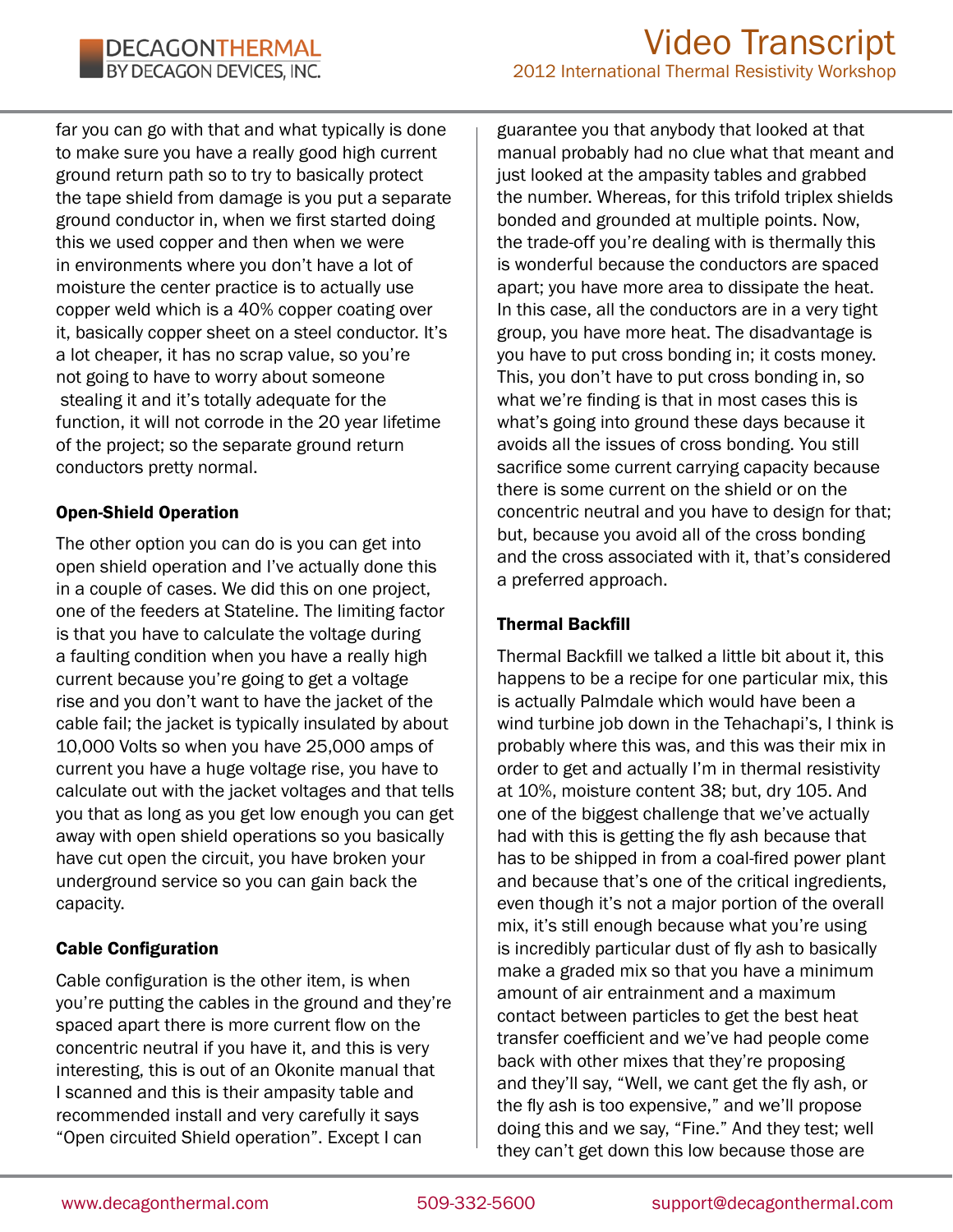actual test results. And I agree with you Gaylon, what is the thermal resistivity to design to, 38 or 105? (Audience comments) How often does this project run? 24/7? Data center? And what's the guarantee that there's going to be moisture in there? In that case I would say where are you and what is the rainfall pattern look like and are you sure there hasn't been a drought?

So, again, basically what you're doing is you're looking at a probabilistic model in your mind. It's like, well what are the odds of this and do I want 2 to 1 safety factor or a 10% safety factor or do I not care, I'll go with a -10% safety factor because I've overdesigned it everywhere else? And to me, that's what engineers do is; you never have enough data to make a decision that is perfect so all you can do is you can make the best decision available with the data you have. And that's one of the biggest differences between a scientist; a scientist wants all of the date and will dig and test and research and get all of the data and then draw conclusions from that data; and engineer has a job to do, he has to get this thing built and he knows he's never going to have the data so you just go with the best shot you've got and you end up being conservative. You overbuild it, if you're NEC you add 25% to the ampasity and then you de-rate the wire to a lower temperature and you do something with the load factor because you know you're going to tweak it a little bit there and you've basically built in several protective margins and you go, "Look, I can spend another hundred thousand dollars on a research paper on this or you can go with this and get the job built." And to me that's what an engineer has to do; you just have to move ahead.

#### FTB Performance

And that actually was a dryout curve for that FTB. (Audience comments) In that case, it's a tradeoff between getting an answer quickly and the fact is that we all know that concrete continues harden over time because the hydration process continues, native moisture migrates in and the crystals keep growing and the concrete gets

harder and harder over time. And yes, so I mean it's not a perfect science so you're absolutely right.

### Natural Air Circulation

And the other one was natural air circulation; this was actually the Stateline project. We had some cables in and the fact of the matter was well the conduits came from one end to the other end and we just left both ends of the conduit opened and we found that because this is a wind project, that the only time power flows is when there's wind and when there is wind you get air circulation through these conduits and even if not a lot, we never try to measure it, we never try to be analytic about it, but we did find that we never saw any evidence of overheating of the cables in conduit and we surmised that that wasn't a bad thing because we didn't have to fix that cable and it was probably because there was just enough heat transfer through the convection in there to get us that little bit of extra heat out of there.

#### Forced Cooling

Forced Cooling has been done, I've see it done. Forced oil circulation is done on pipe type cables, these are pressurized cables filled with oil and there have been a lot of papers available on that. Pipe type cables are out of favor, simply because there were expensive and high maintenance and I don't think you'll see any of them in the future but that's a possibility. Forced air in conduits; I've seen papers on it; I don't think anybody's done it. Actually I did read an article, not that long ago, about it. There was a project somewhere where they had tunnels and they had a utility tunnel with high-voltage cables on the walls and they actually had a building on one end of this to basically blow air, they pressurized the tunnel and blew air through the tunnel in order provide some additional cooling for the cables. The other advantage is it would make it a tolerable working environment for the people that have to go and inspect those cables because if you think about the cables, they are happy operating at 90° C. so